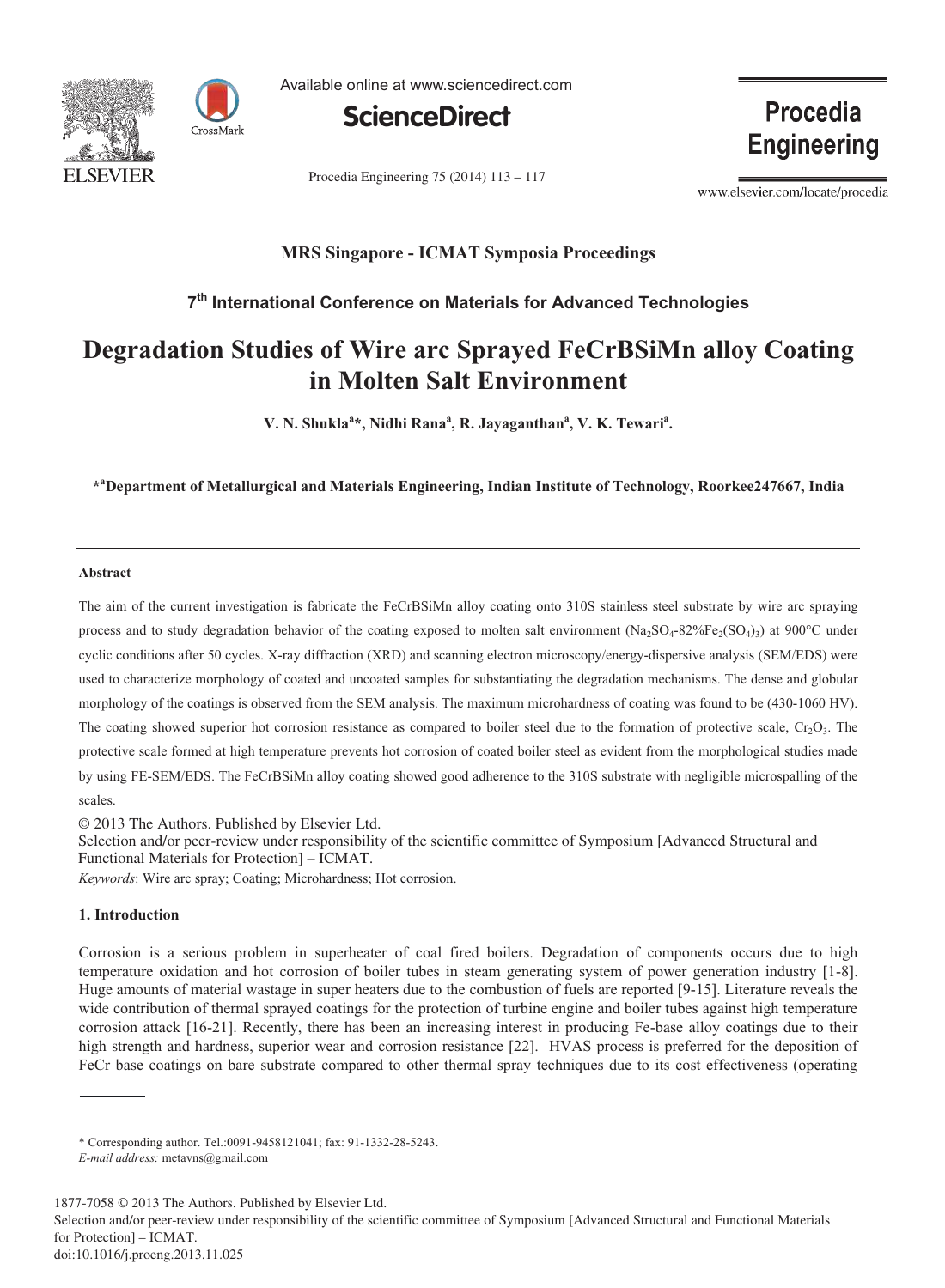lower cost), high deposit efficiency and less applications difficulties.[23-24] The degradation mechanisms of high velocity arc sprayed FeCr based alloy coatings exposed to molten salt  $(Na_2SO_4-82\%$  Fe<sub>2</sub>(SO<sub>4</sub>)<sub>3</sub>) environment at 900<sup>0</sup>C under cyclic conditions is scarce in the literature. Therefore, the present work has been focused to study microstructural changes and hot corrosion behavior of FeCr-based coatings after exposure of 50 hours in molten salt (Na<sub>2</sub>SO<sub>4</sub>-82% Fe<sub>2</sub>(SO<sub>4</sub>)<sub>3</sub>) environment at  $900^{\circ}$ C by using FE-SEM/EDS, XRD and X-ray line mapping, respectively.

## **2. Experimental**

The austenitic stainless steel (310S) was used as substrate in the present study. The chemical composition (wt.%) of the substrate material is given in Table 1.

| Chemical composition (wt.%) of $310S$ |  |    |    |                                     |              |    |                            |  |      |  |  |  |  |
|---------------------------------------|--|----|----|-------------------------------------|--------------|----|----------------------------|--|------|--|--|--|--|
|                                       |  | Ni | Mn |                                     | $\mathbf{C}$ | Mo |                            |  | - Fe |  |  |  |  |
|                                       |  |    |    | 0.0409 25.18 19.14 1.32 0.486 0.189 |              |    | 0.177 0.0202 0.004 Balance |  |      |  |  |  |  |

Table 1 Chemical composition of substrate material

Spectrometric analysis was used to determine the chemical composition of the substrate (310S stainless steel).Specimens with dimensions of approximately  $20\times15\times5$  mm<sup>3</sup> was cut from the sheets. The specimens were polished and grit blasted with alumina powders prior to coatings. The size of the alumina powder used for grit blasting the substrate specimens was  $\sim$ 350  $\mu$ m. FeCrBMnSi alloy coating was deposited on the 310S steel substrates by using the HVAS process, at M/s Industrial Processors and Metallizers (IPM), Pvt. Ltd, New Delhi, India using the standard spray parameters. Fe-base cored wires (TAFA 95 MXC) used as feedstock. Chemical composition (wt %) is listed in Table 2

Table 2 Chemical composition (wt.%) of feedstock wire material.

| -elu    |  | ,,,, |   |      |  |
|---------|--|------|---|------|--|
| O<<br>ш |  |      | . | Dal. |  |

 The surface of the specimens was cleaned by polishing with alumina powder followed by cleaning by acetone. To remove the moisture, polished samples were pre-heated for 1 hour at  $250^{\circ}$ C. A coating of uniform thickness with 4-5 mg/cm<sup>2</sup> of  $Na_2SO_4-82\%$  Fe<sub>2</sub>(SO<sub>4</sub>)<sub>3</sub> was applied with a camel hair brush on the preheated sample (250 <sup>0</sup>C). Bare and coated specimens were exposed to molten salt (Na<sub>2</sub>SO<sub>4</sub>-82% Fe<sub>2</sub>(SO<sub>4</sub>)<sub>3</sub>) environment at 900<sup>o</sup>C under cyclic conditions for 50 cycles. One hour heating in a SiC tube furnace, followed by 20 minutes cooling at room temperature (25°C) is adopted in each cycle. The corrosion products and cross sectional analysis of the scale were characterized by X-ray diffraction (XRD), and field emission scanning electron microscope (FESEM, FEI, Quanta 200 FEG-SEM) with EDAX Genesis software attachment; XRD analysis was carried out using a Bruker AXS D-8 Advance powder diffractometer (Germany).

#### **3. Results and discussion**

#### *3.1 Coating Characterization*

The dense and globular morphology of the coatings is observed from the SEM analysis. The microstructures revealed that coating consist of irregular shaped splats which are interconnected (Fig 1a). The coated samples were cut in cross-section, mounted in transoptic powder and subjected to mirror polishing. Optical microscopy image of cross-section of coated specimen is shown in Fig. 1b. Micro hardness of the coating was determined across the cross-sectioned samples. The micro hardness of the as sprayed coatings was measured by using Micro hardness Tester (VHM-002 Walter UHL, Germany) using 300 grams (2.941N) load applied for a dwell time of 15 sec. The maximum microhardness of as sprayed coating was found to be 1060 Hv.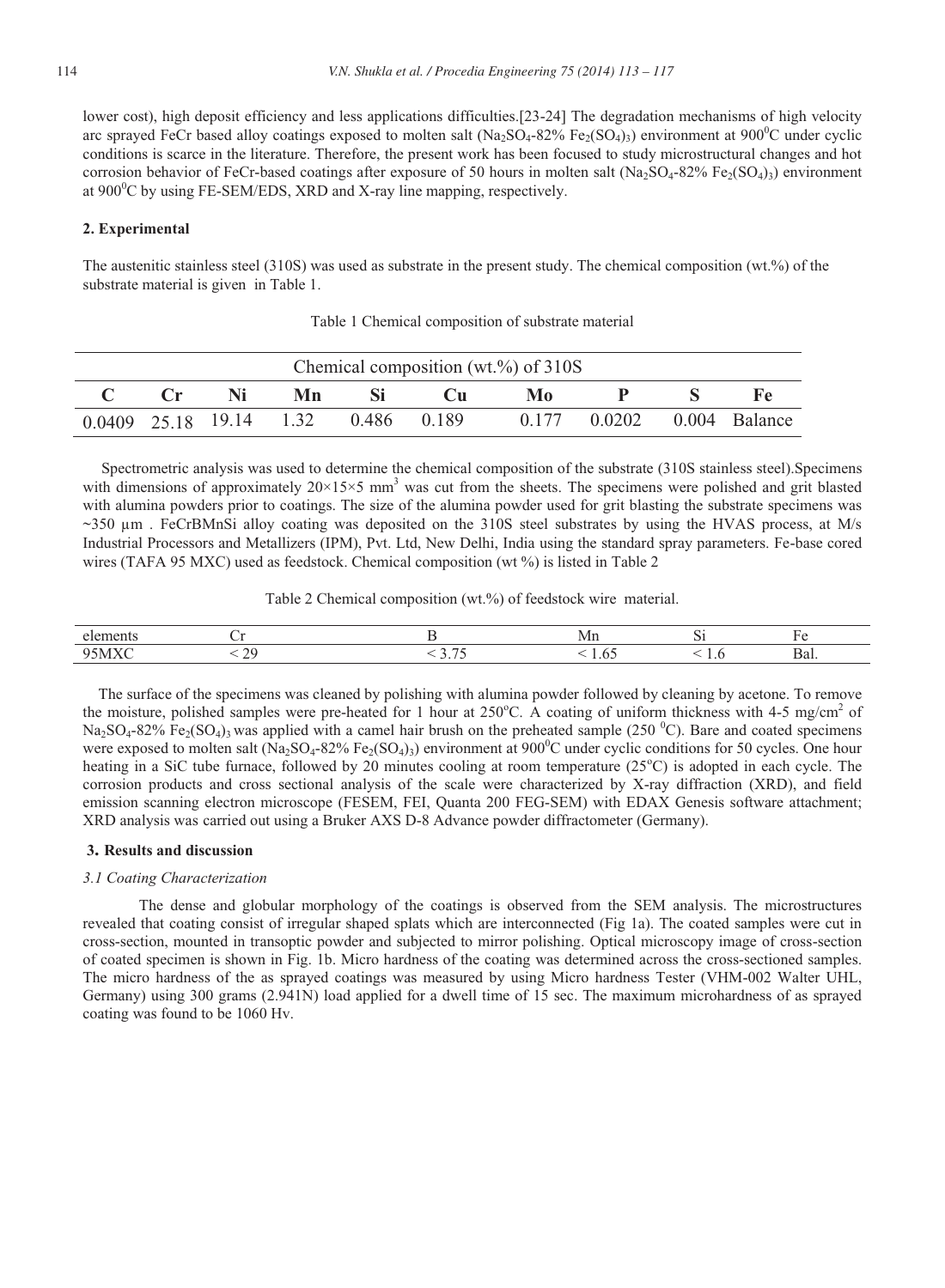

**Fig 1:** (a) FE-SEM micrograph showing the morphology of as-sprayed coating, (b) Optical microscopy image of the cross-sectional view of the as-sprayed coating.

## *3.2 Surface morphology*

FE-SEM micrographs with EDS analysis for the bare and coated specimens exposed to molten salt  $(Na_2SO_4-82\%$  $Fe<sub>2</sub>(SO<sub>4</sub>)$ ) environment at 900<sup>o</sup>C under cyclic conditions for 50 hours are shown in Fig. 2 and Fig. 3, respectively. The scale formed on alloy substrate was porous and less adherent.



Fig 2: FE-SEM/EDS surface analysis of bare substrate exposed to molten salt (Na<sub>2</sub>SO<sub>4</sub>-82% Fe<sub>2</sub>(SO<sub>4</sub>)<sub>3</sub>) environment at 900°C under cyclic conditions for 50 hours.



**Fig 3:** FE-SEM/EDS surface analysis of coated substrate exposed to molten salt (Na<sub>2</sub>SO<sub>4</sub>-82% Fe<sub>2</sub>(SO<sub>4</sub>)<sub>3</sub>) environment at 900<sup>0</sup>C under cyclic conditions for 50 hours.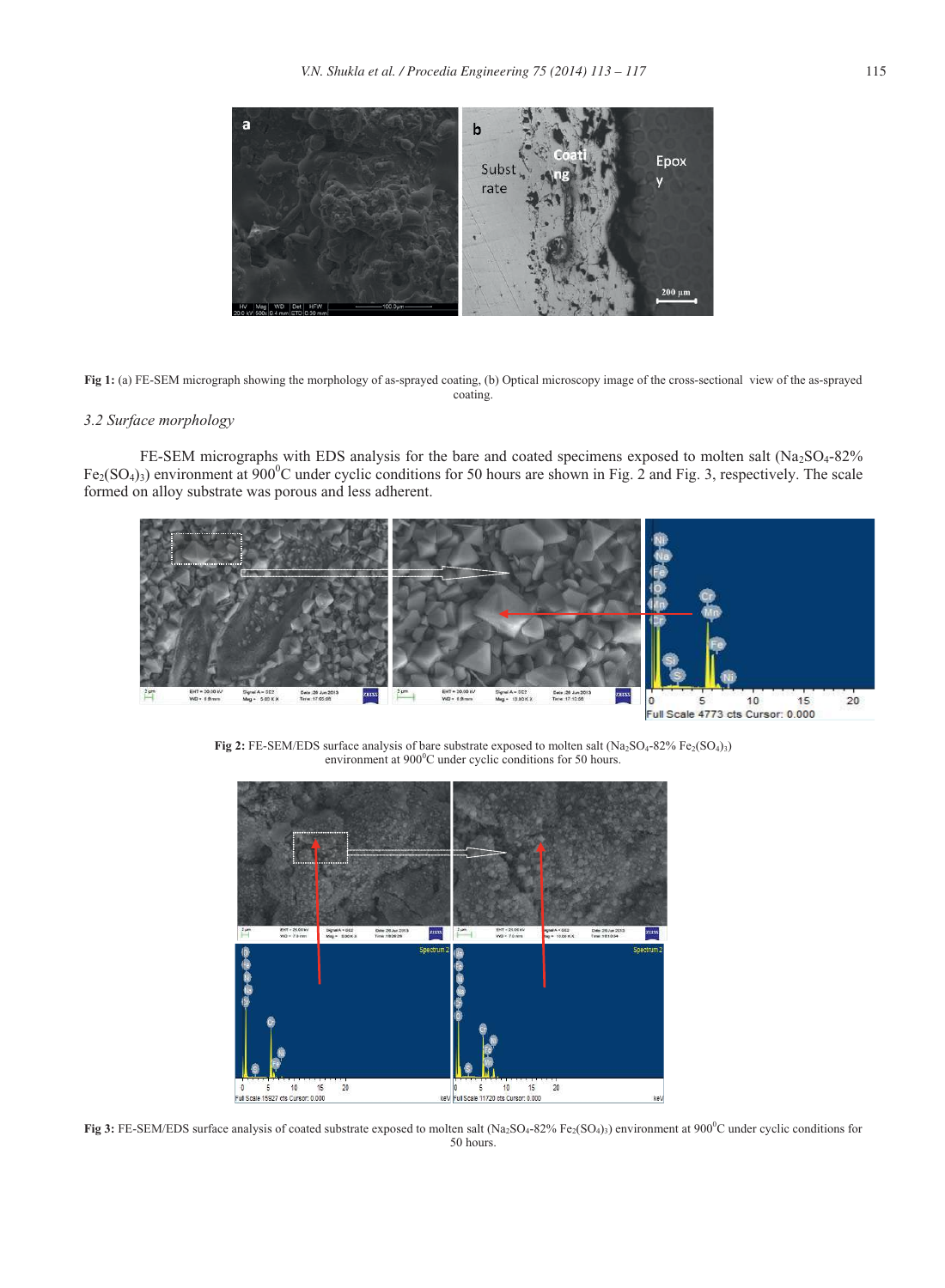The scale consists mainly of Cr, Ni, Fe and O. Spalling and cracking were observed in case of alloy substrate as shown in Fig 3. Wang also observed severe spalling of the oxide scale during cyclic study of 2.25Cr-1Mo steel at  $740^{\circ}$  C in coal-fired boiler [25]. The FeCrBMnSi alloy coating deposited on 310S by the high-velocity arc spraying process behaved very well in molten salt environment. The oxide scale of the coated specimen appears as consisting of spongy nodules. EDS analysis of surface indicates Cr, O, Fe, B . Minor amount of Mn, Na, S and Si are detected in the oxide scale. The scale was adherent and minor spalling observed at the edges of the coated specimen. *3.3 Cross-sectional analysis*



**Fig 4:** X-ray line mapping of the cross section of coated substrate exposed to molten salt (Na<sub>2</sub>SO<sub>4</sub>-82% Fe<sub>2</sub>(SO<sub>4</sub>)<sub>3</sub>) environment at 900<sup>°</sup>C under cyclic conditions for 50 hours.

The cross-sectional analyses and X-ray line mapping of different elements of the coated specimens exposed to molten salt  $(Na_2SO_4-82\%$  Fe<sub>2</sub>(SO<sub>4</sub>)<sub>3</sub>) environment at 900<sup>°</sup>C under cyclic conditions after 50 cycles are shown in Fig. 4. The Scale mainly consists of Fe, Cr and O along with significant amounts of B, Si, Ni, Na and S. The coating is intact with the substrate and there is no sign of crack at the interface.

*3.4 X-ray diffraction (XRD) analysis*



**Fig 5:** (a) The XRD patterns of the scale formed on (a) bare substrate, and (b) coated substrarte, exposed to molten salt (Na<sub>2</sub>SO<sub>4</sub>-82% Fe<sub>2</sub>(SO<sub>4</sub>)<sub>3</sub>) environment at  $900^{\circ}$ C under cyclic conditions for 50 hours.